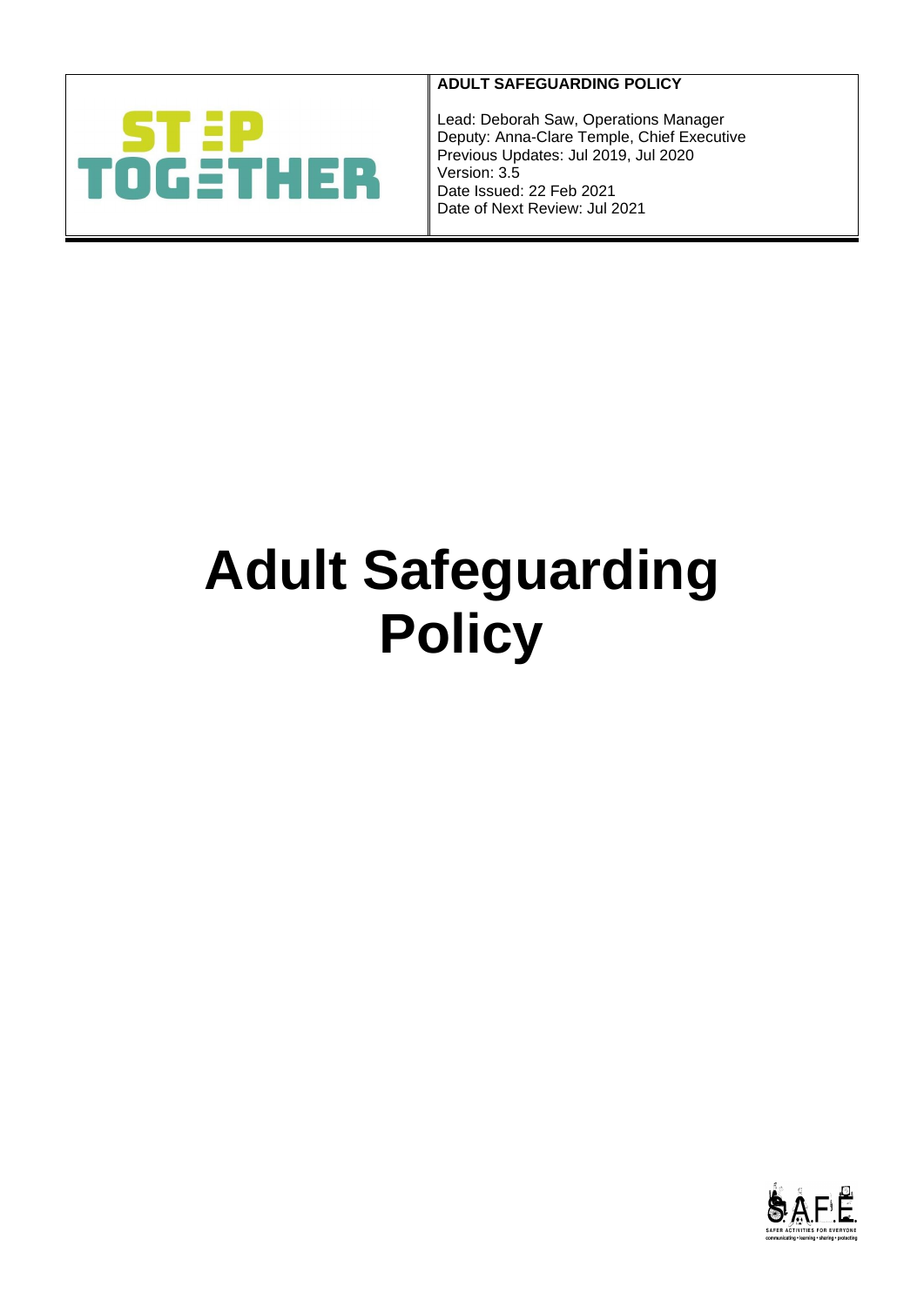

Lead: Deborah Saw, Operations Manager Deputy: Anna-Clare Temple, Chief Executive Previous Updates: Jul 2019, Jul 2020 Version: 3.5 Date Issued: 22 Feb 2021 Date of Next Review: Jul 2021

# **Adult Safeguarding Policy Statement**

WE RECOGNISE that the welfare of adults at risk is paramount and that they have equal rights of protection. We have a duty of care when they are in our charge and will do everything we can to provide a safe and caring environment whilst they attend our activities.

WE WILL:

- $\checkmark$  treat all adults at risk with respect and celebrate their achievements
- $\checkmark$  carefully recruit and select all staff whether paid or unpaid
- $\checkmark$  respond to concerns and allegations appropriately
- $\checkmark$  adopt the recommendations of the SAFE toolkit

#### We also recognise

WHEN THERE ARE CONCERNS about the welfare of any adult at risk *all responsible adults* in our organisation are expected to share those concerns with the Lead for Adult Safeguarding.

The Lead is responsible for:

- $\checkmark$  monitoring and recording concerns
- $\checkmark$  making referrals to social care services without delay
- $\checkmark$  liaison with other agencies
- $\checkmark$  arranging training for all staff

Their role is also to oversee and ensure that our Adult Safeguarding Policy is fully implemented and that we attain SAFE standards. These details will be made available to all responsible adults, adults at risk and parents/carers by training, staff handbook and enrolment information. This includes ensuring they and all staff receive appropriate Adult Safeguarding training. The Deputy should be available to support or cover for the nominated Lead and handle any complaints or allegations against the nominated Lead if appropriate.

## **Equal Opportunities**

We recognise that anyone can become subject to discrimination, harassment or victimisation because of age, culture, disability, gender, sexual orientation, gender reassignment, marriage and civil partnerships, religion or belief.

Comments and actions that contribute to discrimination, harassment or victimisation are not acceptable and will be challenged. Such incidents will be recorded and shared with parents and carers, and the relevant agencies when necessary and appropriate.

## **Confidentiality**

In cases of disclosure of abuse by adults at risk, parents or carers, we are obliged to share the information and will refer our concerns to social care services, or the police in an emergency.

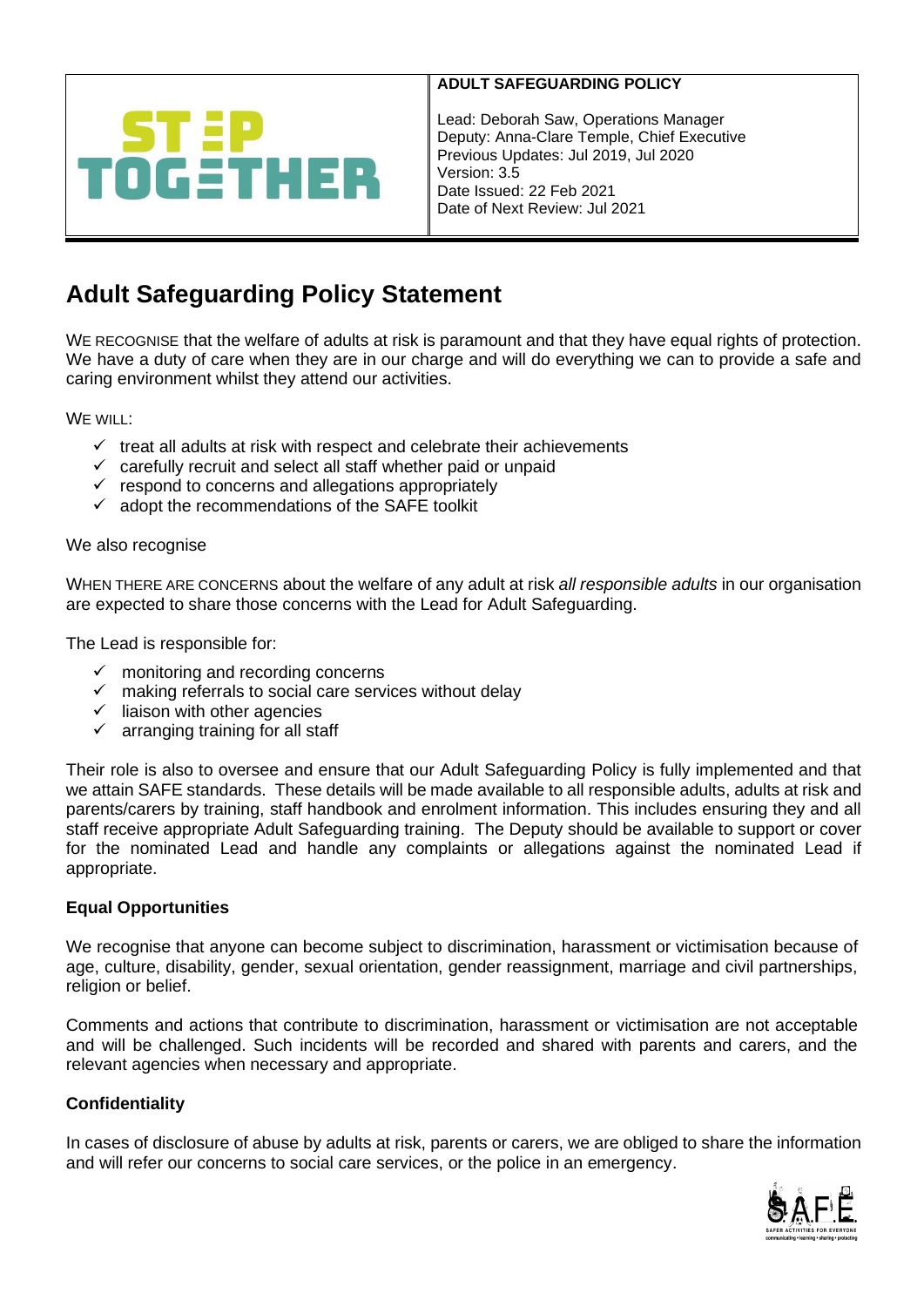

Lead: Deborah Saw, Operations Manager Deputy: Anna-Clare Temple, Chief Executive Previous Updates: Jul 2019, Jul 2020 Version: 3.5 Date Issued: 22 Feb 2021 Date of Next Review: Jul 2021

# **Staff Allegations**

Concerns about the behaviour of responsible adults in the organisation will be referred without delay to the lead for adult safeguarding who will contact social care services, or the police, if a crime may have been committed.

In the rare situations that the concerns are about the Lead for Adult Safeguarding, it is important to refer to the Deputy. This may not be appropriate, in which case any member may personally refer direct to the designated Adult Safeguarding Manager (or local equivalent) who will liaise with Social Care Services, or the Police, if a crime may have been committed.

# **Adult Safeguarding Policy (Full)**

## **Definition of Adult Safeguarding**

The safeguarding of adults at risk is of paramount importance. It continues to attract high media attention, especially when there is a safeguarding adult at risk incident within an organisation.

Government guidance consistently stresses that the welfare of adults at risk is the corporate responsibility of the local authority in partnership with public, private and voluntary organisations.

The legal definition of the term " *adult at risk*" refers to any person aged 18 years and over (16 in Scotland) who:

- o has needs for care and support and;
- o is experiencing, or is at risk of, abuse and neglect and;
- $\circ$  as a result of those care needs is unable to protect themselves from either the risk of, or the experience of, abuse or neglect.

This could include people with mental health issues, physical, sensory or learning disabilities, medical conditions, dementia, brain injury, those who are elderly and frail and also those who are family carers.

Safeguarding concerns arise when an adult who has care and support needs and is, or is at risk of, being abused or neglected and unable to protect themselves against the abuse or neglect or risk of it because of those needs (see [Care and support statutory guidance -](https://www.gov.uk/government/publications/care-act-statutory-guidance/care-and-support-statutory-guidance) GOV.UK (www.gov.uk)

Please see references on the [SAFE website](http://www.safecic.co.uk/freebies) for details of arrangements in Northern Ireland, the Republic of Ireland, Wales and Scotland.

Government guidance is clear that all organisations working with adults at risk, families, parents and carers have responsibilities. It is important to remember that adults at risk can also abuse and that such incidents fall into the remit of this policy.

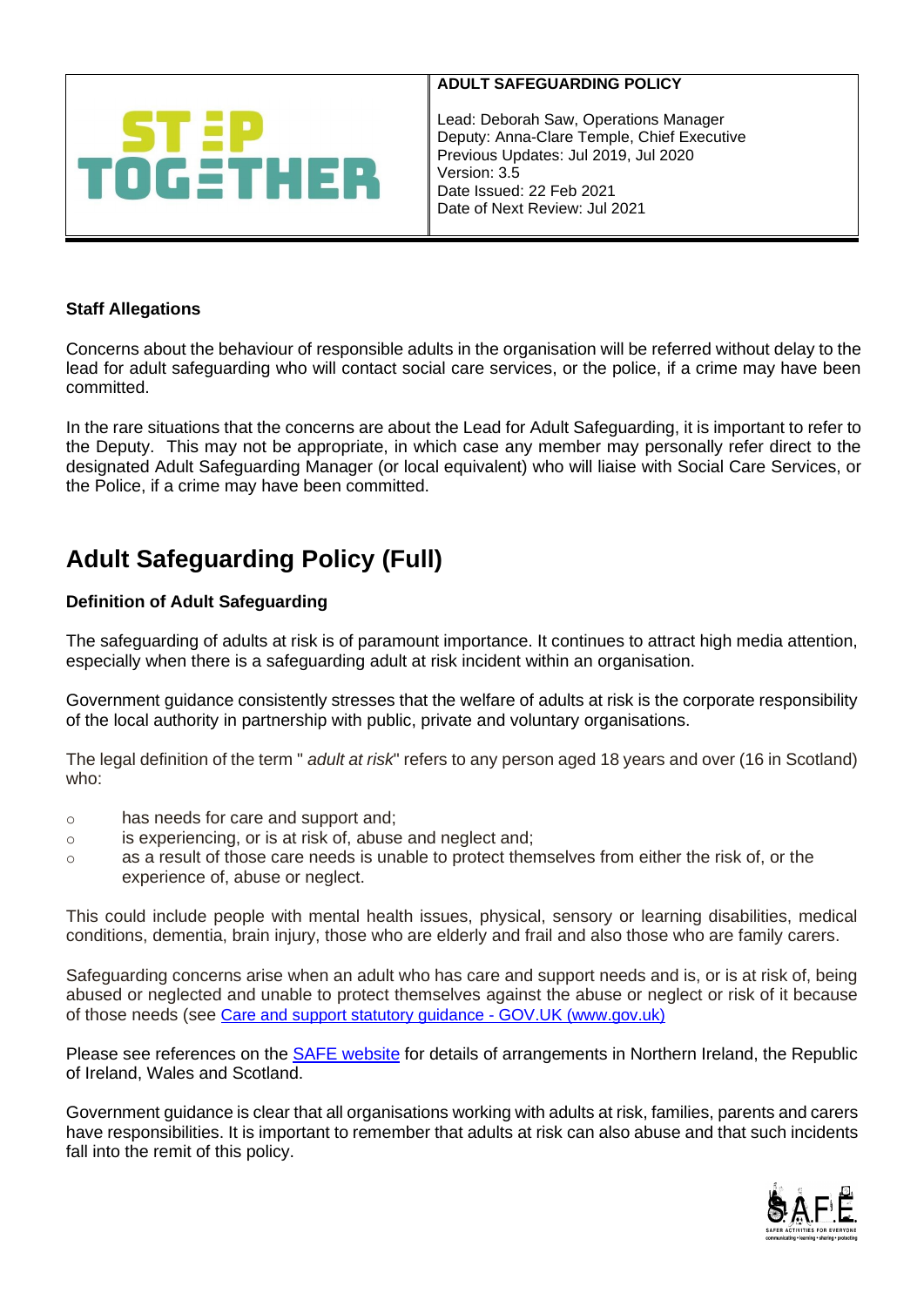

Lead: Deborah Saw, Operations Manager Deputy: Anna-Clare Temple, Chief Executive Previous Updates: Jul 2019, Jul 2020 Version: 3.5 Date Issued: 22 Feb 2021 Date of Next Review: Jul 2021

[The Care Act 2014](http://www.legislation.gov.uk/ukpga/2014/23/contents/enacted) has six key principles which should inform the way in which all of the workforce should work with adults. They are:

- 1. Empowerment
- 

- 2. Prevent<br>3. Proportic **Proportionality**
- 4. Protection
- 5. Partnership
- 6. Accountability

## **Recognising Abuse**

[The Care and Support Statutory Guidance Issued under the Care Act 2014 outlines how abuse may take](https://www.gov.uk/government/uploads/system/uploads/attachment_data/file/366104/43380_23902777_Care_Act_Book.pdf)  [many forms and how individual circumstances should be considered. Exploitation is a particular theme in](https://www.gov.uk/government/uploads/system/uploads/attachment_data/file/366104/43380_23902777_Care_Act_Book.pdf)  [the following list of abuse:](https://www.gov.uk/government/uploads/system/uploads/attachment_data/file/366104/43380_23902777_Care_Act_Book.pdf)

- Physical
- Domestic violence (inc. "honour" based violence)
- Sexual
- Psychological
- Financial or material abuse
- Modern slavery
- Discriminatory
- Organisational or institutional
- Neglect and acts of omission
- Self-neglect
- Female Genital Mutilation (FGM)
- Hate and "mate" crime

## **Mental Capacity**

We fully recognise and uphold the 5 key principles of the Mental Capacity Act 2005 in all aspects of our work by:

- Presuming each adult at risk has capacity
- Supporting individuals to make their own decisions
- Recognising the right for individuals to make their own decisions, even if they appear eccentric
- Making sure what we do for adults at risk (without capacity) is in their best interest
- Making sure that anything we do is the least restrictive action for the individual

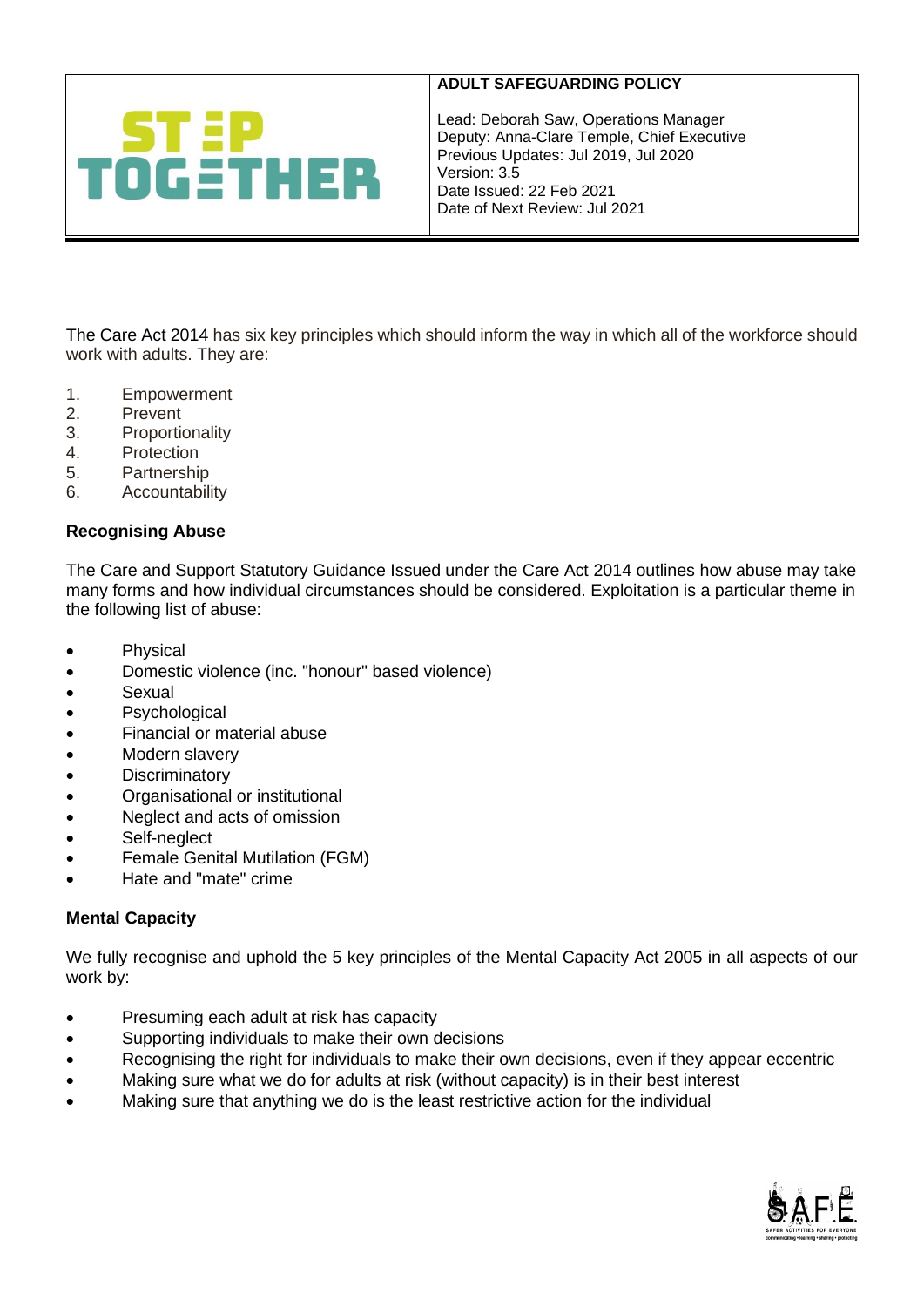

Lead: Deborah Saw, Operations Manager Deputy: Anna-Clare Temple, Chief Executive Previous Updates: Jul 2019, Jul 2020 Version: 3.5 Date Issued: 22 Feb 2021 Date of Next Review: Jul 2021

# **Treating Adults with Respect**

We endeavour to treat all adults at risk with respect, regardless of ability or culture. We ensure that everyone signs up to the SAFE Adult's Code of Conduct.

We also circulate and make available to everyone by training, staff handbook and enrolment information, our confidentiality statement, complaints procedures, allegations and "whistleblowing" statements and disciplinary and grievance procedures.

#### **Celebrating Adults' Achievements**

We positively encourage all adults at risk to succeed and celebrate their achievements by awarding certificates of achievement where appropriate and issuing achievement packs once adults have finished working with Step Together staff.

We are particularly sensitive to the needs of adults at risk who may achieve in smaller steps than their peers but are equally entitled to celebration.

#### **Safer Recruitment**

We adhere to the local Safeguarding Adults Board's Key Standards for Recruitment, Care Quality Commission (CQC), (if applicable) and SAFE guidelines for recruiting all staff, paid or unpaid by obtaining full personal details and application forms (not CV's) with particular relevance to previous work with adults at risk.

Our shortlisting and interview process is conducted fairly, in line with equal opportunities and we log outcomes and scores to evidence that the applicant is appropriate and suitable for the role.

All offers of employment are subject to two a minimum of two satisfactory written references and insist that any appointment, where staff have direct and/or unsupervised access to adults at risk, will only be confirmed subject to a satisfactory Disclosure & Barring (DBS) check and a check against the Barred Adults List, where eligible.

# **Staff Induction and Training**

In line with SAFE recommendations, we have a clear induction and training strategy detailing clear job descriptions and responsibilities and all relevant procedures as detailed under *"Treating Adults with Respect".*

All new staff are asked to sign and record they have received and understood the "Good Practice" leaflet and those with direct contact with adults at risk, or managers, will attend SAFE safeguarding training within 3 months of appointment. We also agree a 3-month probation with clear goals and then provide supervision and appraisals at regular intervals of 6 months with the Operations Manager or Chief Executive.

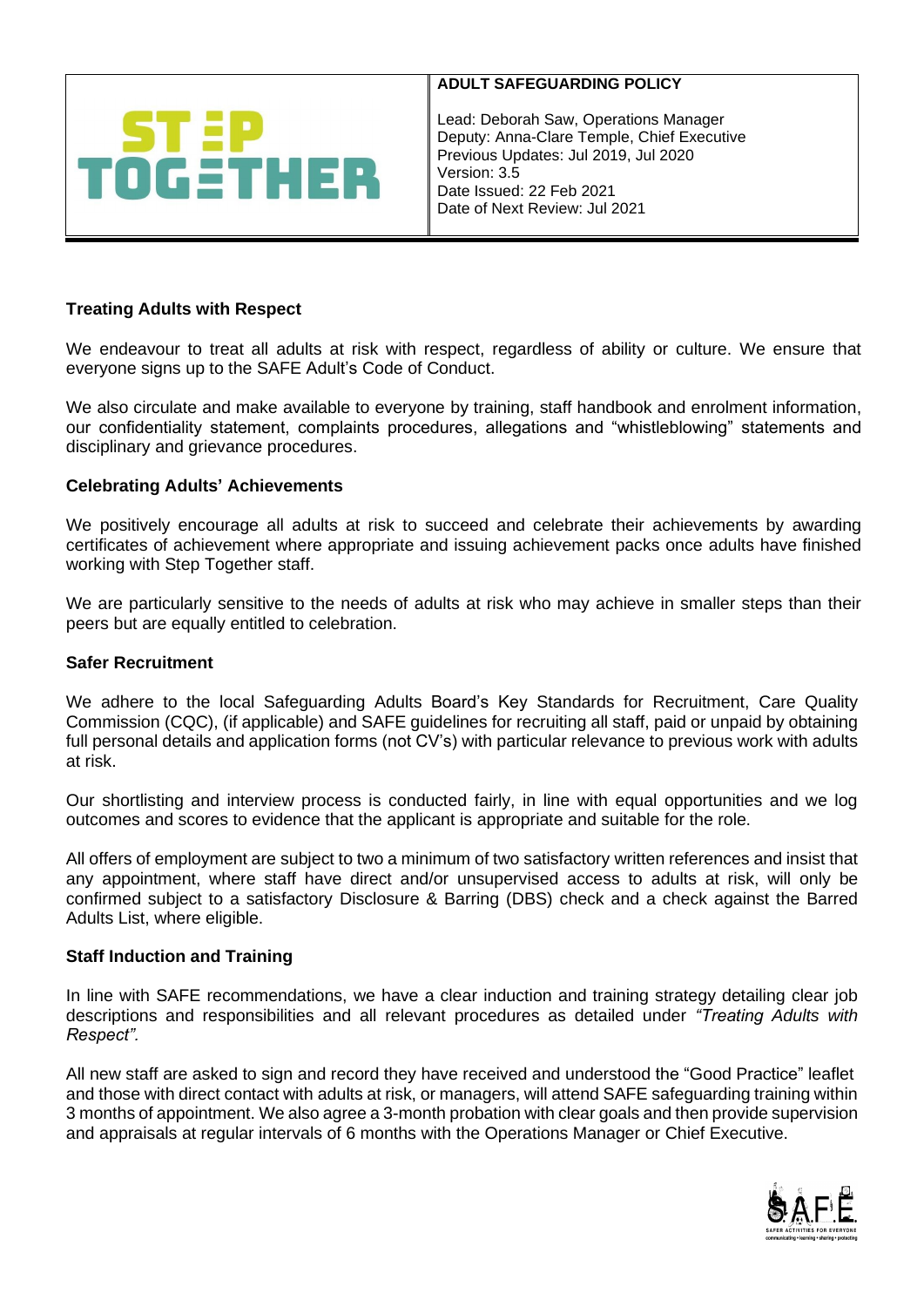

Lead: Deborah Saw, Operations Manager Deputy: Anna-Clare Temple, Chief Executive Previous Updates: Jul 2019, Jul 2020 Version: 3.5 Date Issued: 22 Feb 2021 Date of Next Review: Jul 2021

Staff will undertake the free online government training for [PREVENT/Channel](http://course.ncalt.com/Channel_General_Awareness/01/index.html) and [FGM](https://fgmelearning.co.uk/) as well as other training which will support them in their role such as suicide awareness, trauma and/or ASIST training.

# **Confidentiality**

We have a clear policy in line with SAFE recommendations about confidentiality and information sharing and these details will be made available to all responsible adults, adults at risk, parents and carers (when relevant) by training, staff handbook and enrolment information. In addition to this, we are mindful and respectful of the privacy of individuals and, in particular, their personal data in line with the General Data Protection Regulations (2018).

We fully endorse the principal that the welfare of adults at risk override any obligations of confidence we may hold to others. Individual cases will only be shared or discussed on a "need to know" basis. Under "whistleblowing", anyone in our organisation may refer direct to either Adult Social Care Services or the Police if they are concerned that an adult is at risk of harm and this policy is not being adhered to.

All media enquiries will be handled by Operations Manager or the Chief Executive.

## **Handling Disclosures**

If you are concerned about an adult at risk, it is important that this information is communicated to the Lead or Deputy for Adult Safeguarding. A disclosure may be made verbally or communicated through play or behaviour by an adult at risk, or another adult in the organisation and it is important for everyone to remember the following:

You may become aware of suspected or likely abuse by:

- Your own observations and concerns
- Being told by another person that they have concerns about an adult at risk
- The adult at risk tells you
- The abuser tells you

Also remember that you may not always be working directly with the adult at risk but become concerned because of difficulties experienced by other adults, for example:

- Domestic violence incidents
- Mental health issues
- Substance and alcohol abuse incidents
- Radicalisation
- FGM

Remember:

- Do not delay
- Do not investigate

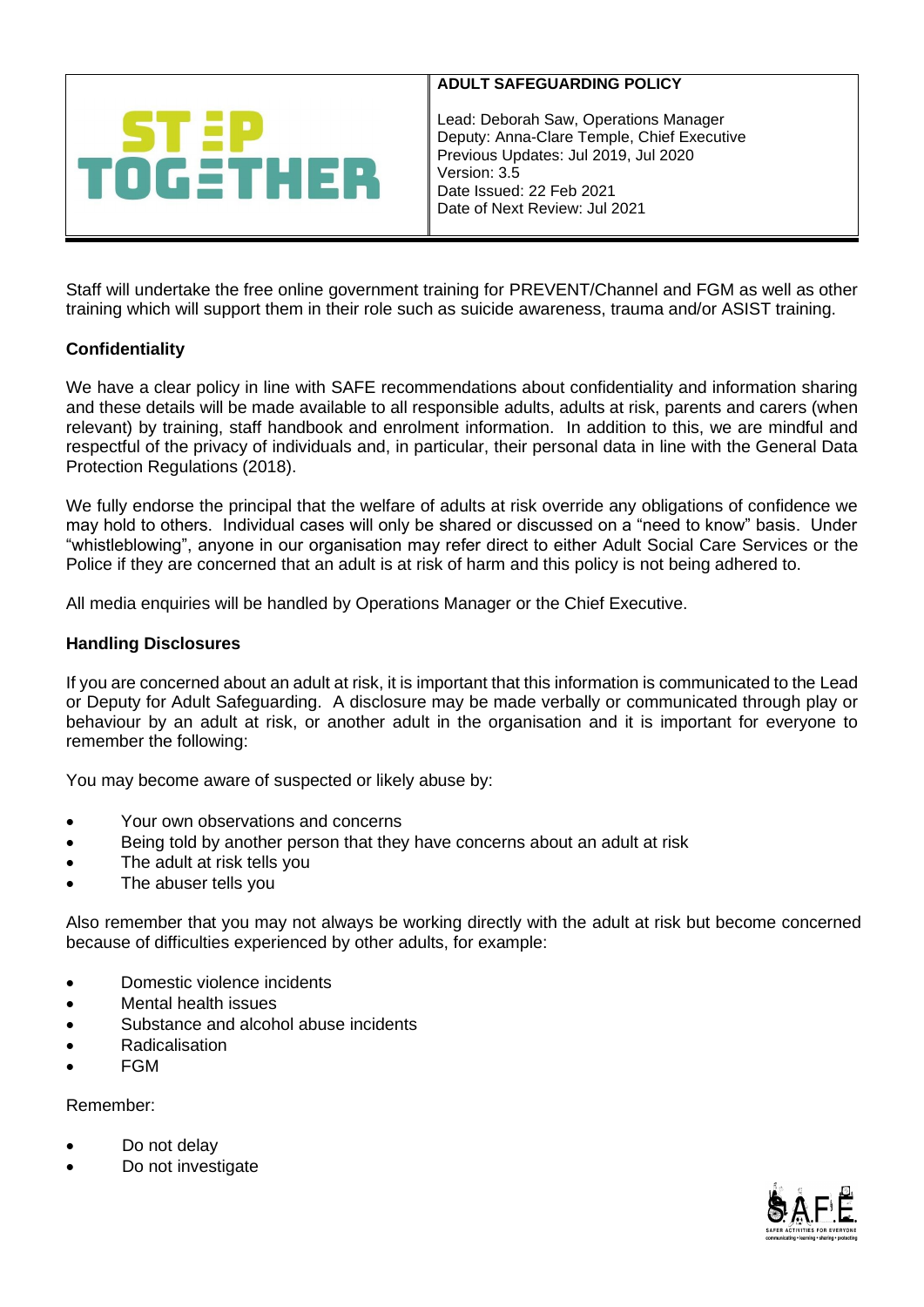

Lead: Deborah Saw, Operations Manager Deputy: Anna-Clare Temple, Chief Executive Previous Updates: Jul 2019, Jul 2020 Version: 3.5 Date Issued: 22 Feb 2021 Date of Next Review: Jul 2021

- Seek advice from the Lead or Deputy for Adult Safeguarding
- Make careful recording of anything you observe or are told

# **Responding to Concerns**

We ensure and emphasise that everyone in our organisation understands and knows how to share any concerns immediately with the Adult Safeguarding Lead and Deputy. We do this by training, staff handbook and enrolment information.

Everyone including both the Lead and Deputy for Adult Safeguarding will deal with concerns by taking the following steps:



# **Allegations / Complaints / Disciplinary & Grievance Procedures**

We have clear policies in line with SAFE recommendations about handling allegations, dealing with complaints and our own disciplinary and grievance procedures and these details will be made available to all adults, adults at risk, parents and carers, as necessary, by training, staff handbook and enrolment information.

We are mindful that the three procedures may confuse the next appropriate steps to take. We are clear that, in any case where a complaint has been made with regards to any inappropriate or poor practice, we will discuss the situation with local authority Designated Adult Safeguarding Manager and/or Social Care Services before making an open decision about the best way forward.

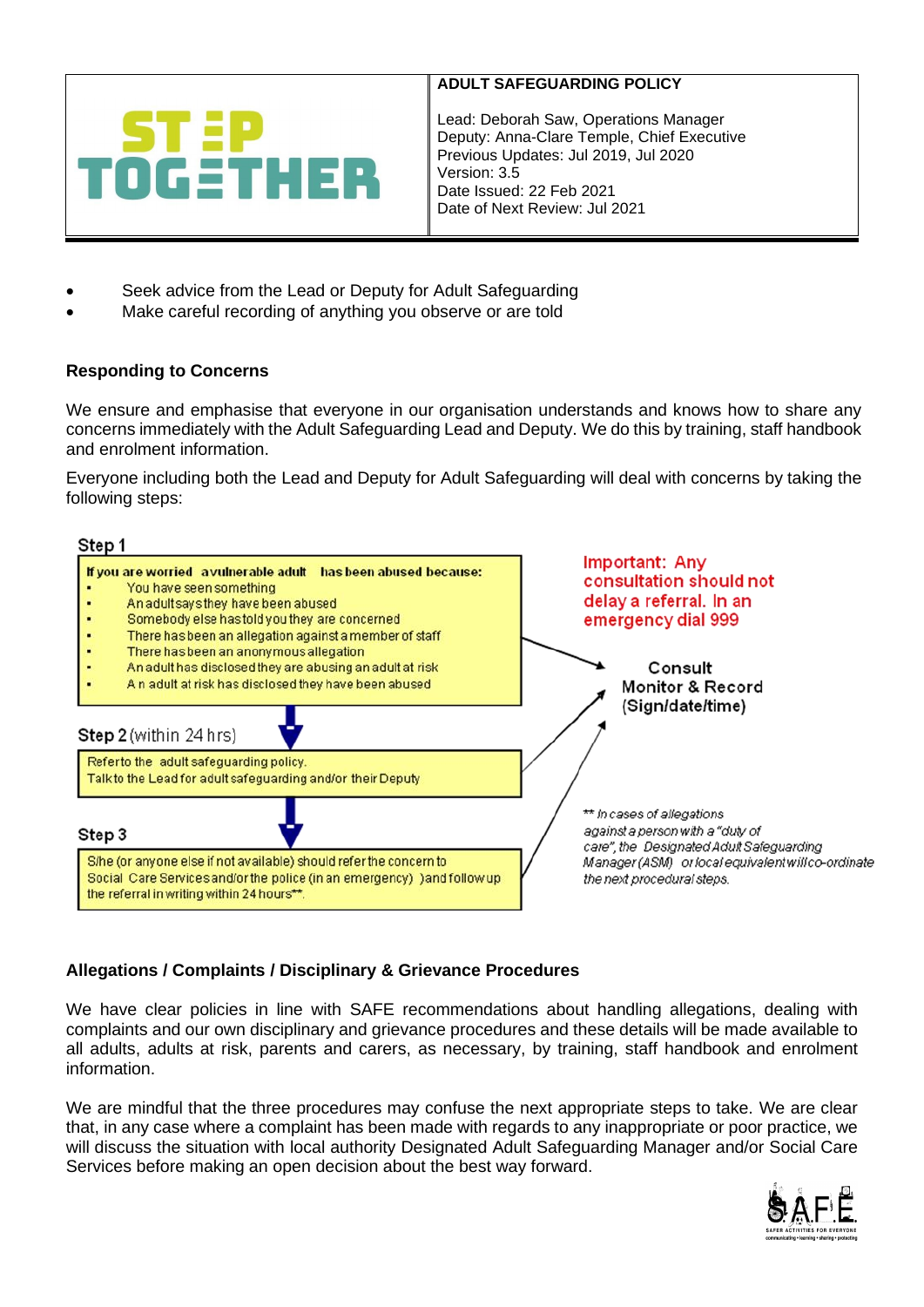

Lead: Deborah Saw, Operations Manager Deputy: Anna-Clare Temple, Chief Executive Previous Updates: Jul 2019, Jul 2020 Version: 3.5 Date Issued: 22 Feb 2021 Date of Next Review: Jul 2021

It is the responsibility of the Lead and/or Deputy for Adult Safeguarding to ensure that these procedures are rigorously adhered to. In the case that the Lead is implicated, the Deputy should be informed. In the exceptional circumstances that both are involved, it is the duty of the person concerned to contact Social Care Services direct, or the Police if a crime has, or may have been, committed under "Whistleblowing".

Social Care Services will manage any investigations, overseen by the local designated Adult Safeguarding

Manager (or local equivalent) in accordance with local Safeguarding Adults Board procedures. These are available on the local Safeguarding Adults Board website.

With regards to disciplinary and grievance procedures, we are very clear that we will take no steps until we have fully discussed and agreed a strategy with the designated Adult Safeguarding Manager, Social Care Services and/or the Police. Any investigation will override the need to implement any such procedures.

## **Record Keeping**

All paper records will be securely kept in a locked, fireproof cabinet / drawer by the Step Together Safeguarding Lead or the Deputy unless they have been shared electronically or via secure cloud-based systems (in this instance any documentation will be deleted from the cloud once received). All electronic records will be password protected and stored securely. Only the Lead and/or Deputy for Adult Safeguarding will have access and records will only be kept for as long as necessary.

A log of all safeguarding incidents will be maintained by the Safeguarding Lead to ensure each and every individual case is dealt with appropriately and in line with this policy.

Where a safeguarding risk is reported, these records will be shared with Social Care Services as soon as possible. Staff are required to write up a written report within 24 hours of raising a concern with the Lead and/or Deputy onto the Charity's secure case management system and all content will be factual and nonjudgemental. The report should be signed, with a date and time of filing the report.

Where reports cannot be added electronically to the case management system, a typed report onto letterhead is acceptable but it is important to record details of the adult at risk, along with a date and time, the staff member's name and job role. It is equally important to record the reasons for making the decision not to refer to Social Care Services as when the decision is taken to refer.

#### **SAFE Recommendations**

In order to attain and retain our SAFE award, everybody needs to be vigilant in adhering to this policy and also assessing the risks of their own work and activities. These risk assessments will be carried out annually by the adult at risk protection Lead and/or Deputy. However, it is the responsibility of everyone to draw attention to practices and procedures that they are unhappy or uncomfortable with.